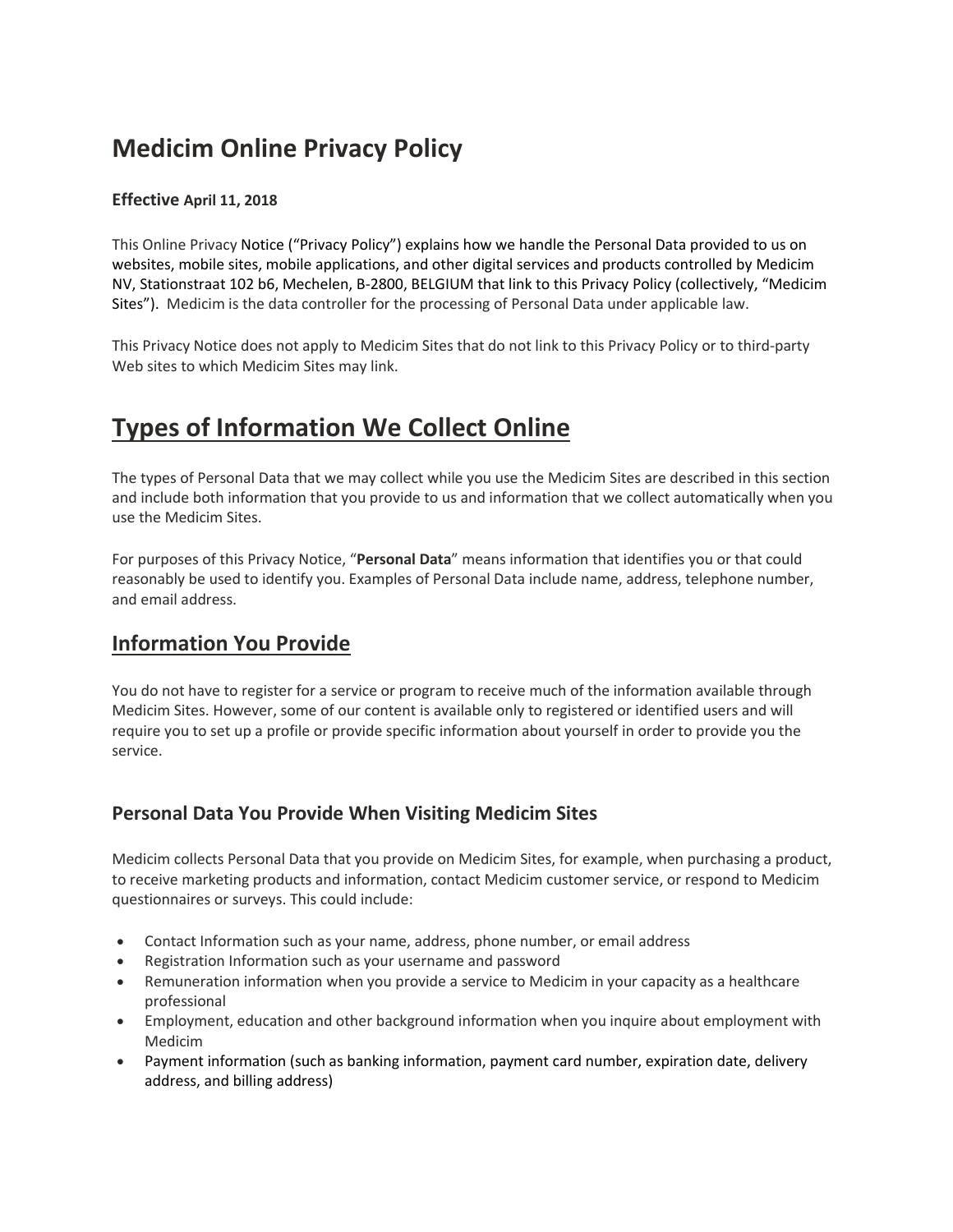Content you may provide (for example, when you complete our Online Contact Form or submit other information).

#### **Personal Data You Share During Other Interactions with Medicim**

You may contact Medicim to ask questions, discuss your concerns, or report issues regarding our products. If you communicate with or request information from Medicim, you may be prompted to provide your contact information as well as any Personal Data that is relevant to your request.

### **Information That May Be Collected Automatically**

When you use the Medicim Sites, we also may collect certain usage and device information automatically as described below.

#### **IP Address**

We may record the Internet Protocol ("IP") address of your computer or other electronic device when you visit the Medicim Sites. An IP address identifies the electronic device you use to access the Sites, which allows us to maintain communication with your computer as you move about Medicim Sites and to customize content.

#### **Cookies and Other Tracking Technologies**

We also collect information about your use of Medicim Sites through tracking technologies such as cookies and web beacons. A "cookie" is a unique numeric code that is transferred to your computer to track your interests and preferences and to recognize you as a return visitor. A "Web beacon" is a transparent graphic image placed on a Web site, e-mail or advertisement that enables the monitoring of things such as user activity and site traffic. These technologies help remember your preferences and allow us to bring you the content and features that are likely to be of greatest interest to you on the basis of "clickstream" data that shows your previous activities on Medicim Sites.

We utilize Google Display Advertising (such as Retargeting with Google Analytics, Google Display Network Impression Reporting, DoubleClick Campaign Manager integration, and Google Analytics Demographics and Interest Reporting) to (1) show you our ads on other websites based on your prior visits to Medicim Sites, and (2) better understand our ad impressions and use of ad services. In connection with the Google Analytics Demographics and Interest Reporting service, we may use data from Google's interest-based advertising or third-party audience data (such as age, gender and interests) with Google Analytics to understand and improve our marketing campaigns and Site content.

Some of our online advertising takes place through Google Display Advertising. As part of this program, we use Google Analytics features such as Retargeting. In connection with that feature and others offered by ad networks, we and the operators of ad networks, including Google, may use third-party cookies (such as the DoubleClick cookie) – and in some cases first-party cookies (such as the Google Analytics cookie) – to inform, optimize and serve ads across the Internet, based on a user's past visits to Medicim Sites. We also may show you ads from some of our affiliated companies when you visit Medicim Sites.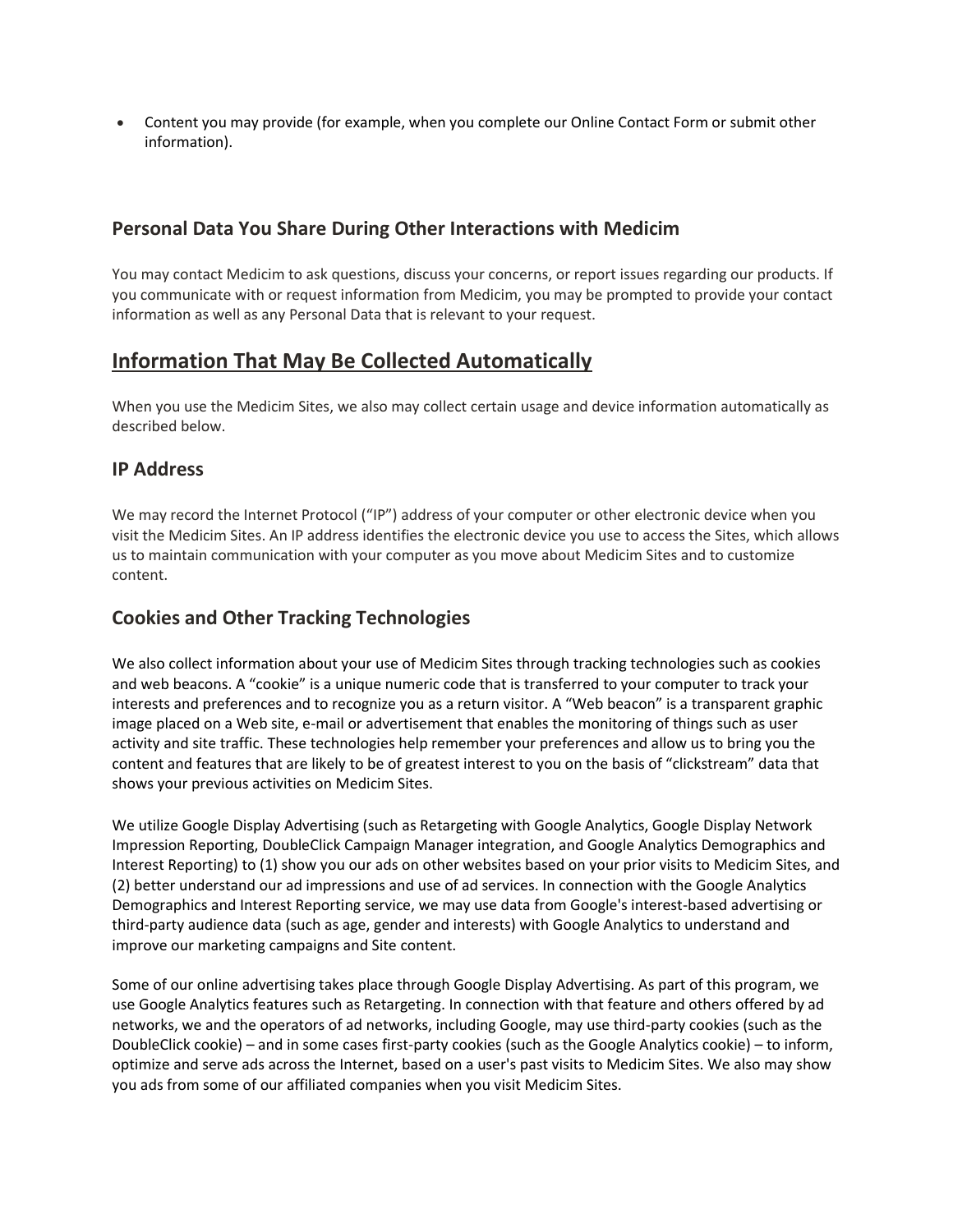You can opt out of Google Ads by visitin[g http://www.google.com/ads/preferences.](http://www.google.com/ads/preferences) If you do not want your data used by Google Analytics, you can install the Google Analytics opt-out browser add-on at the [Google](http://tools.google.com/dlpage/gaoptout)  [Analytics opt-out page.](http://tools.google.com/dlpage/gaoptout)

This Medicim Site is not designed to respond to "do not track" signals received from browsers.

To learn more about cookies and other tracking technologies, including how to disable them, please visit [http://www.allaboutcookies.org/.](http://www.allaboutcookies.org/) Please note that some cookies are essential to the functioning of our Sites and deleting or disabling them will reduce the site's functionality.

#### Mobile Tracking

Some Medicim Sites are available either as mobile applications or mobile sites that you can use on your mobile device. If you use a mobile device to access and use the Medicim Sites, we may collect the following mobile-specific information in addition to the other information described above: device or advertising ID, device type, hardware type, media access control ("MAC") address, international mobile equipment identity ("IMEI"), the version of your mobile operating system, the platform used to access or download the Medicim Site (e.g., Apple, Google, Amazon, Windows), location information and usage information about your device and your use of the Medicim Sites.

#### **Information Collected from Other Sources**

We may combine information about you from a visit to one Medicim Site with information about you from visits to other Medicim Sites. We may also combine information about you that is collected through the Medicim Sites with information that we have collected offline, as well as with information provided to us by third parties, such as third-party list providers.

## **How We Use Your Information**

We use your Personal Data to provide you the product and services you request, communicate with you, improve your experience on the Medicim Sites, generally improve our products and services and for other internal business purposes. These uses may also include the recording, organization, structuring, storage, adaptation or alteration, retrieval, consultation, use, disclosure by transmission, dissemination or otherwise making available, alignment or combination, restriction, erasure or destruction of Personal Data. The Personal Data we collect about you may be stored for five years following the most recent interaction we have had with you, after which point it will be archived only for so long as reasonably necessary for the purposes set out above, in accordance with applicable laws.

#### **Providing Product and Services You Request**

If you choose to purchase a product or receive our services, we use the Personal Data that you provide through Medicim Sites to manage your orders and invoices, to process payments, to respond to your questions, provide you the services you request and offer an optimal customer experience.

#### **Marketing**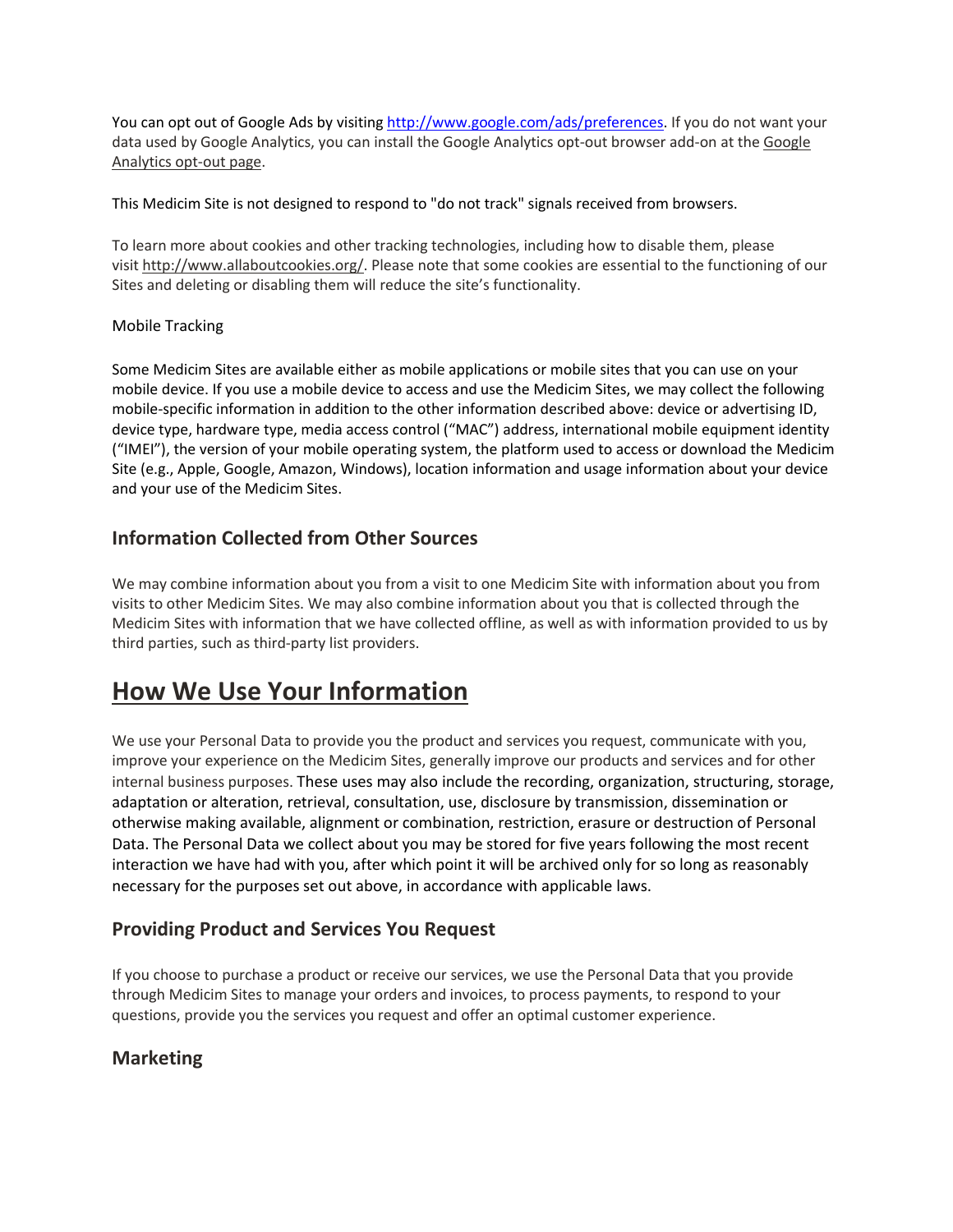You may also receive marketing information from Medicim and related affiliates, such as offers regarding Medicim related products or services, invitations to participate in surveys about our products, or notifications about special promotions. In such cases, we will use your contact and other Personal Data to send you marketing information.

#### **Customized User Experiences**

The Personal Data that you provide may be used to create customized offers, information, or services tailored to your interests and preferences. Also, we may use your IP address and the data that we obtain automatically through the use of cookies or similar tracking technologies to make our Medicim Sites easier to use and navigate as well as to personalize the content provided on Medicim Sites by anticipating the information and services that may be of interest to you.

#### **Business and Product Improvement**

In order to discover new facts that could help Medicim better understand customer needs and help improve, develop, and evaluate product, services, materials, and programs. Medicim analyzes the information that you have provided. For these purposes Medicim does not use information that can directly identify you.

#### **Site Analytics and Improvement**

We may use the information that you provide and the information we collect automatically about your use of the Medicim Sites to monitor user traffic patterns and preferences for site improvement, analytics and optimization.

#### **Legal Basis for Processing**

Under European data protection laws, Medicim must have a legal basis to process your Personal Data. The legal basis that applies in a instance will depend on for which of the specific purposes described above Medicim is processing your Personal Data:

- > In certain cases, Medicim may ask for your consent to collect and process your Personal Data. Should you choose to provide your consent, you may later withdraw your consent by contacting us as described in the "Your Privacy Choices" section. Please note that the withdrawal of consent will not affect processing which has already occurred.
- > In other instances, the processing of your Personal Data may be necessary in order to comply with an applicable law or regulation or for the performance of a contract to which you are subject. You may not be able to opt-out of this processing, or your choice to opt-out may impact our ability to perform a contractual obligation otherwise owed to you.
- > In still other instances, Medicim may process your Personal Data based on Medicim's legitimate interests in communicating with you about our products and services, and about scientific research and educational opportunities. You have the right to opt-out of all such processing of your Personal Data. You may do so by contacting us as described in the "Your Privacy Choices" section.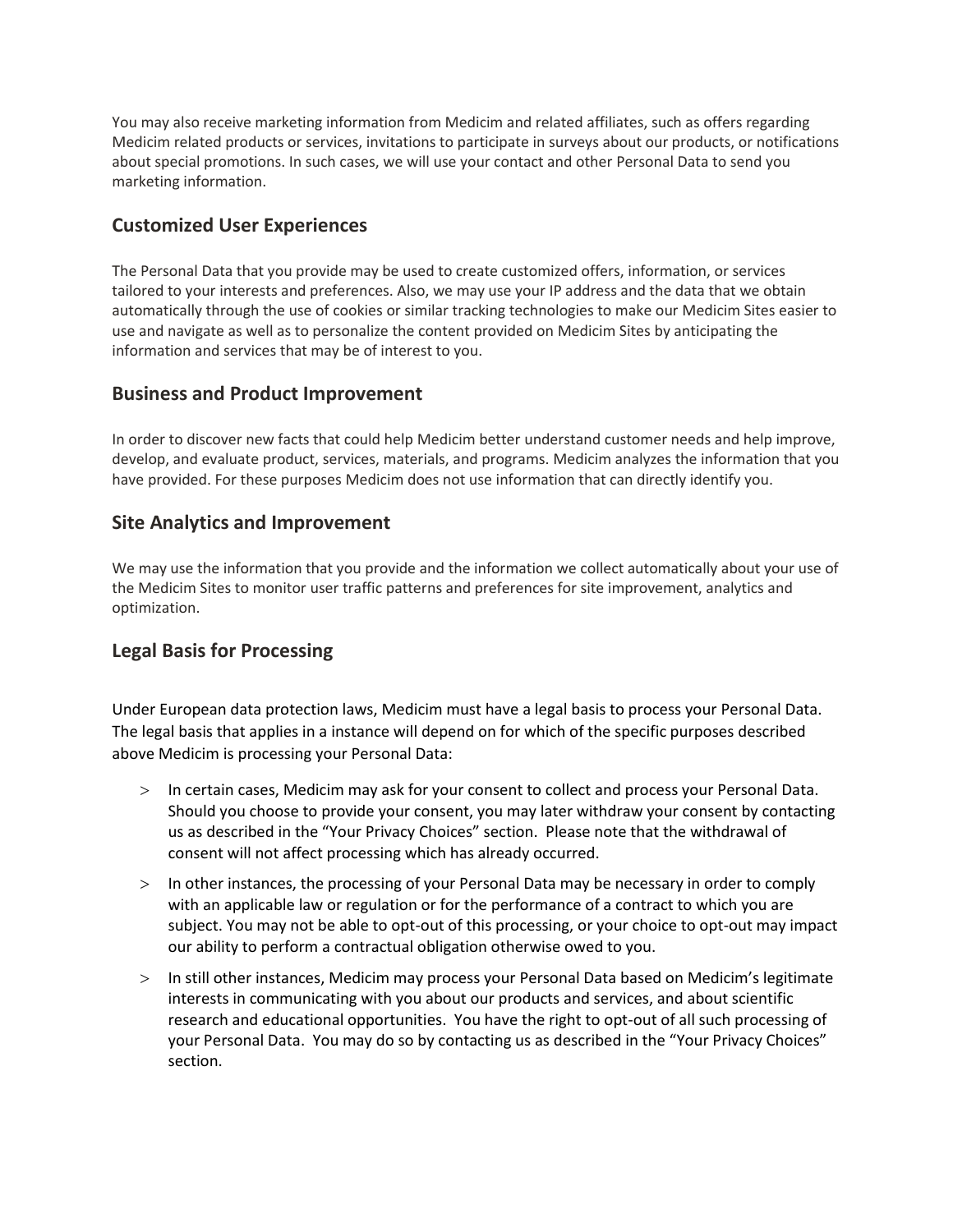# **Information We Share**

We only share your Personal Data with third parties as described below. We do not sell or rent Personal Data to third parties for their own marketing purposes.

#### **Third-Party Advertising and Online Behavioral Advertising**

You may be provided with online advertisements of Medicim products and services on third-party websites and mobile services that are tailored to you, for example, on the basis of information that you provide to Medicim or a third-party website you are visiting, or of your browsing activity, purchases, or interests. These types of tailored online advertisements may come through several sources, such as the following:

- We may share with our advertising service providers your non-identifying information that we have obtained from cookies and other tracking technologies on our Medicim Sites.
- Some Medicim Sites participate in online behavioral advertising (this is also sometimes called re-target advertising or interest-based advertising). You can identify these sites by the "Advertising Choices" link in the footer. Our advertising network partners may place and use cookies on Medicim Web sites and on other third-party Web sites to collect information about your activities in order to provide you with online advertisements that are based on your interests. When a Medicim online behavioral advertisement is delivered to you, you will see an "Ad Choices" icon. Clicking on the icon or link will take you to a Web site where you can manage or opt out of the use of data about your browsing history that is used for the delivery of online behavioral advertisements. If you opt out, you may still see advertisements online, including advertisements from Medicim that are based on other information (e.g., based on the content of the page being viewed rather than your prior clickstream activity). In some cases, data may still be collected about your browsing activity by these third-party advertisers, but they will not use this data to deliver advertisements that are based on your past online browsing behavior. You can also opt out now by clicking [here.](https://info.evidon.com/pub_info/6678?v=1&nt=0&nw=true)
- Some Web browsers may transmit "do-not-track" signals to Web sites with which the browser communicates. As of the Effective Date of this Privacy Notice, an industry standard has not yet been established on how to respond to these signals. Therefore, Medicim does not currently respond to these signals. As discussed above, you can opt-out from advertisers that use your browsing history to deliver online behavioral advertisements by visiting [adchoices.](https://info.evidon.com/pub_info/6678?v=1&nt=0&nw=true)

#### **Affiliates, Vendors and Suppliers**

We have relationships with suppliers and affiliated companies, who help us operate our business and for whom it may be necessary to have access to your Personal Data in the course of providing services to Medicim. We will not authorize these parties to use your Personal Data for any purpose that is not related to Medicim and its related affiliates business operation, and we do not share Personal Data from countries that require consent, unless appropriate consent has been obtained in advance to sharing with related affiliates. We require them to handle your Personal Data collected in accordance with this Privacy Notice.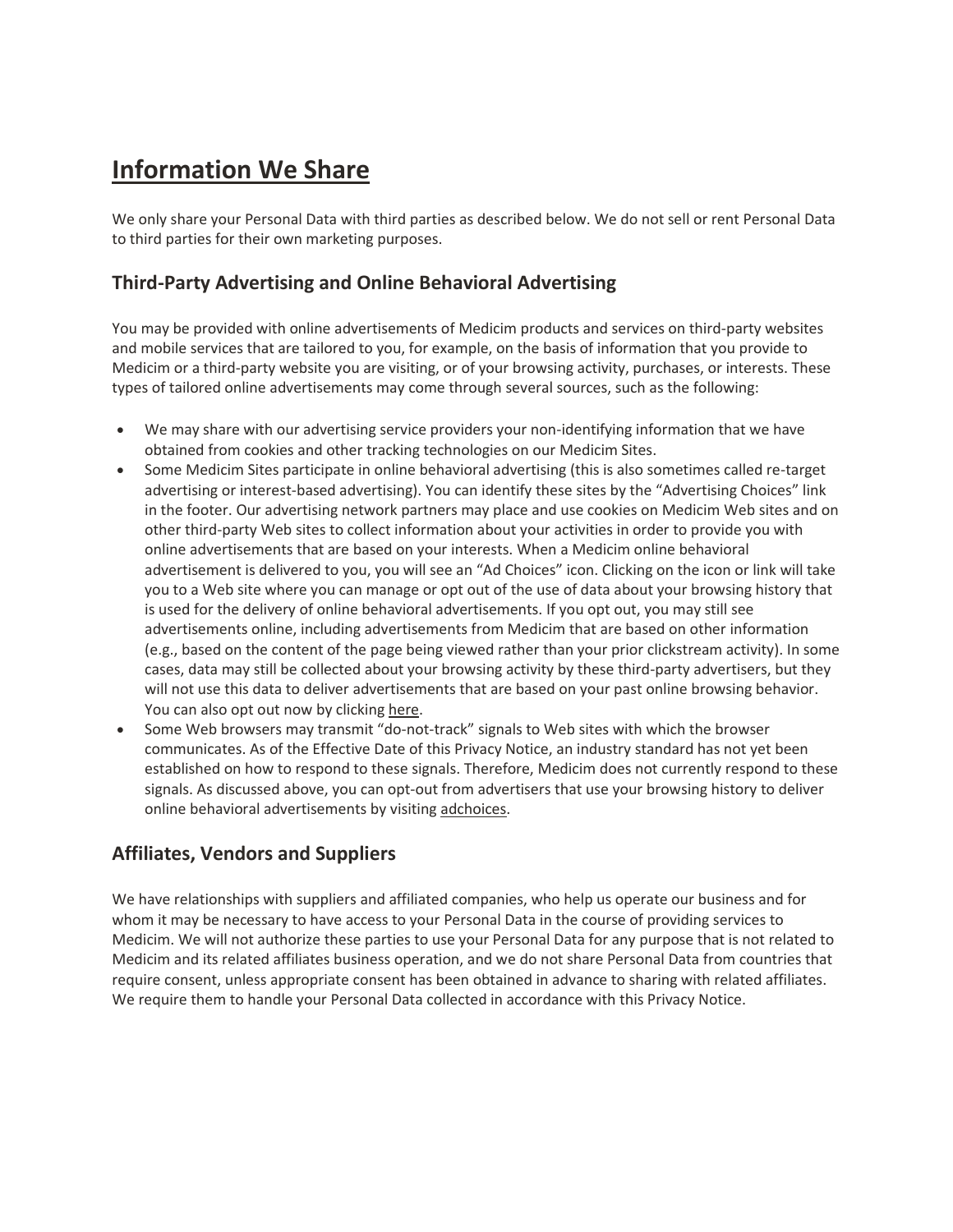#### **Co-branded Sites**

We may partner with other companies to provide you with content or services on a joint or "co-branded" basis. At a co-branded site, you will see both the Medicim logo and the logo of the co-branding partner displayed on your screen. You should read the individual privacy policies of our co-branding partners, as they may differ in some respects from ours. Reading these policies will help you to make an informed decision about whether to provide your information to a given site.

#### **Product Reports**

If you contact Medicim regarding your experience in using one of our products, we may use the information that you provide in submitting reports to the designated government regulatory authority, as required of us by law.

#### **Legal Rights and Obligations**

In certain limited circumstances, Medicim may need to disclose your Personal Data in order to comply with a legal obligation or demand, such as to comply with reporting obligations to our governing regulatory authorities regarding the safety of our products, or in connection with the sale or transfer of one of our product lines or divisions, which includes the services provided through one or more of the Medicim Sites. In such instances, we will take measures to protect your Personal Data to the extent possible. We also reserve the right to use Personal Data to investigate and prosecute users who violate our rules or who engage in behavior that is illegal or harmful to others or to others' property.

#### **Change in Organization**

In the event Medicim decides to reorganize or divest our business through sale, merger, or acquisition, Medicim may share Personal Data about you with actual or prospective purchasers. We will require any actual or prospective purchasers to treat this Personal Data in a manner consistent with this notice.

### **Children Privacy**

Medicim does not knowingly collect or use any Personal Data directly from minors on Medicim Sites. We do not knowingly allow children to order our products, to communicate with us, or to use any of services. If you are a parent and become aware that your child has provided us with information, please contact us using one of the methods specified below, and we will work with you to address this issue.

## **Your Privacy Choices**

You have the right to see and get a copy of Personal Data about you that we maintain as well as to ask us to make corrections to inaccurate or incomplete Personal Data about you. You may have the right to receive data you have provided to us in a machine-readable format and to transmit that data to another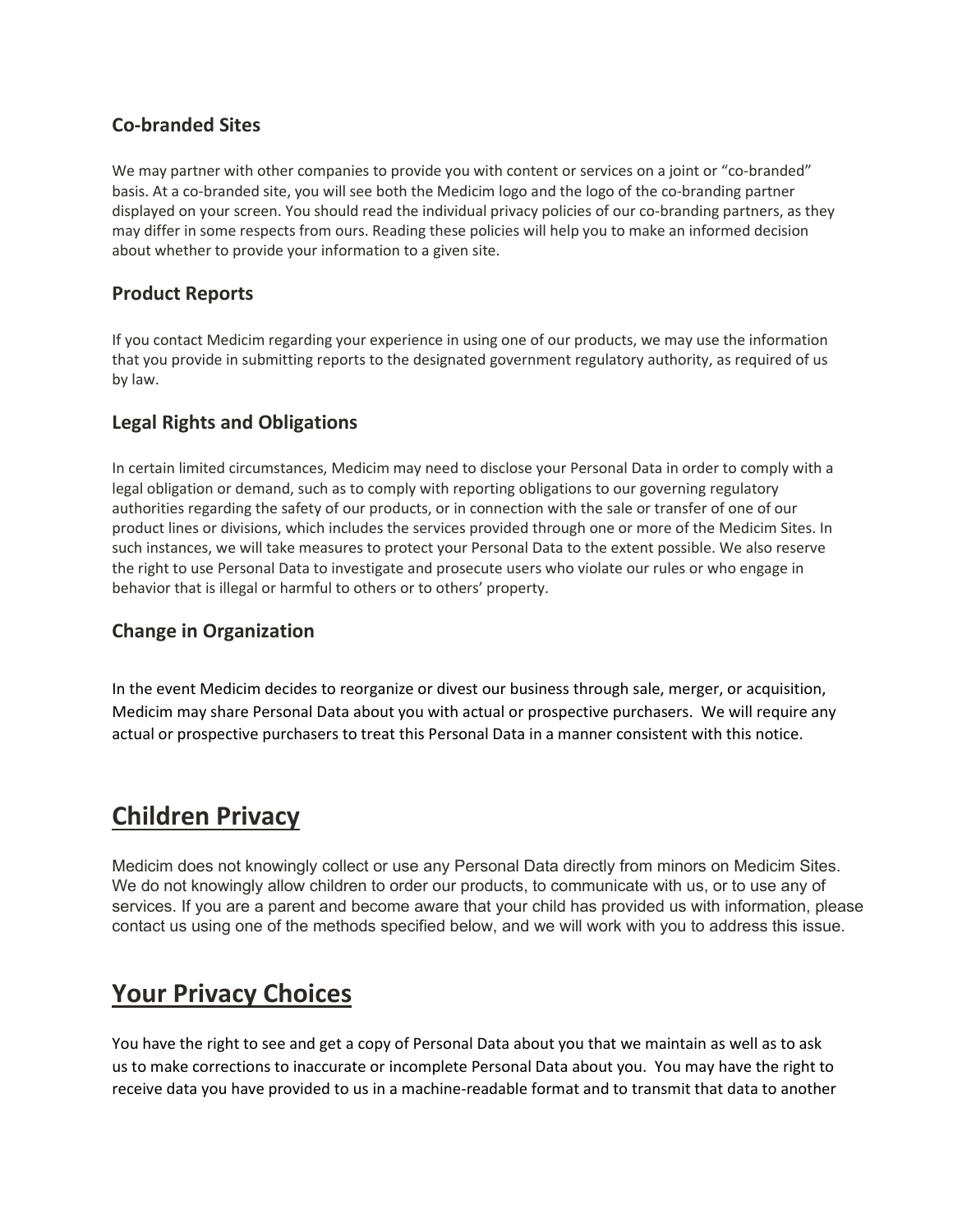controller. You may also request the erasure of your Personal Data or the restriction of its processing, or object to the processing of Personal Data about you. To seek access to Personal Data about you, to file a concern, complaint, or request for correction, or to opt-out of particular programs, please contact our Privacy Office by clicking on the "Contact Us" link on the Medicim Site you are using, by using the Medicim contact information on the Medicim mobile application you are using, or by emailing us at [privacy@dtxstudio.com](mailto:dataprivacy@beckman.com). You may also send a letter to the following address:

> Medicim NV Attn: Privacy Address Stationstraat 102 b6, Mechelen, B-2800, BELGIUM.

The Belgian Commission for the Protection of the Privacy is responsible for making sure that privacy law is followed in Belgium. For more information about your privacy rights, or if you are not able to resolve a problem directly with us and wish to make a compliant, contact:

Belgian Commission for the Protection of the Privacy Rue de la Presse 35 1000 Brussels; Belgium [commission@privacycommission.be](mailto:commission@privacycommission.be) https://www.privacycommission.be/en/

In all communications to Medicim, please include your email address, the Web site address, mobile application, and/or the specific Medicim product to which you provided Personal Data (*e.g.*, Medicim.com), and a detailed explanation of your request. If you would like to delete, amend, or correct your Personal Data and are contacting us by email, please put "Deletion Request" or "Amendment/Correction Request" in the subject line of the email. We will respond to all reasonable requests in a timely manner and may need to further confirm your identity in order to process certain requests.

# **Data Security**

Medicim maintains reasonable technical, administrative and physical controls to secure any Personal Data collected through the Medicim Sites. However, there is always some risk that an unauthorized third party could intercept an Internet transmission, or that someone will find a way to thwart our security systems. We urge you to exercise caution when transmitting Personal Data over the Internet, especially your financialrelated information. Medicim cannot guarantee that unauthorized third parties will not gain access to your Personal Data; therefore, when submitting Personal Data to Medicim Sites, you must weigh both the benefits and the risks.

# **Third Party Sites and Social Media Plug-ins**

This Privacy Notice does not apply to Medicim Sites that do not link to this Privacy Notice, or to third-party Web sites to which Medicim Sites may link. Medicim Sites may use social media plug-ins (e.g., the Facebook "Like" button, "Share to Twitter" button) to enable you to easily share information with others. When you visit Medicim Sites, the operator of the social plug-in can place a cookie on your computer or other electronic device that enables that operator to recognize individuals who have previously visited our Site. If you are logged into the social media Web site (e.g., Facebook, Twitter) while browsing on our Medicim Site, the social media plug-in allows that social media Web site to receive information that you have visited our Medicim